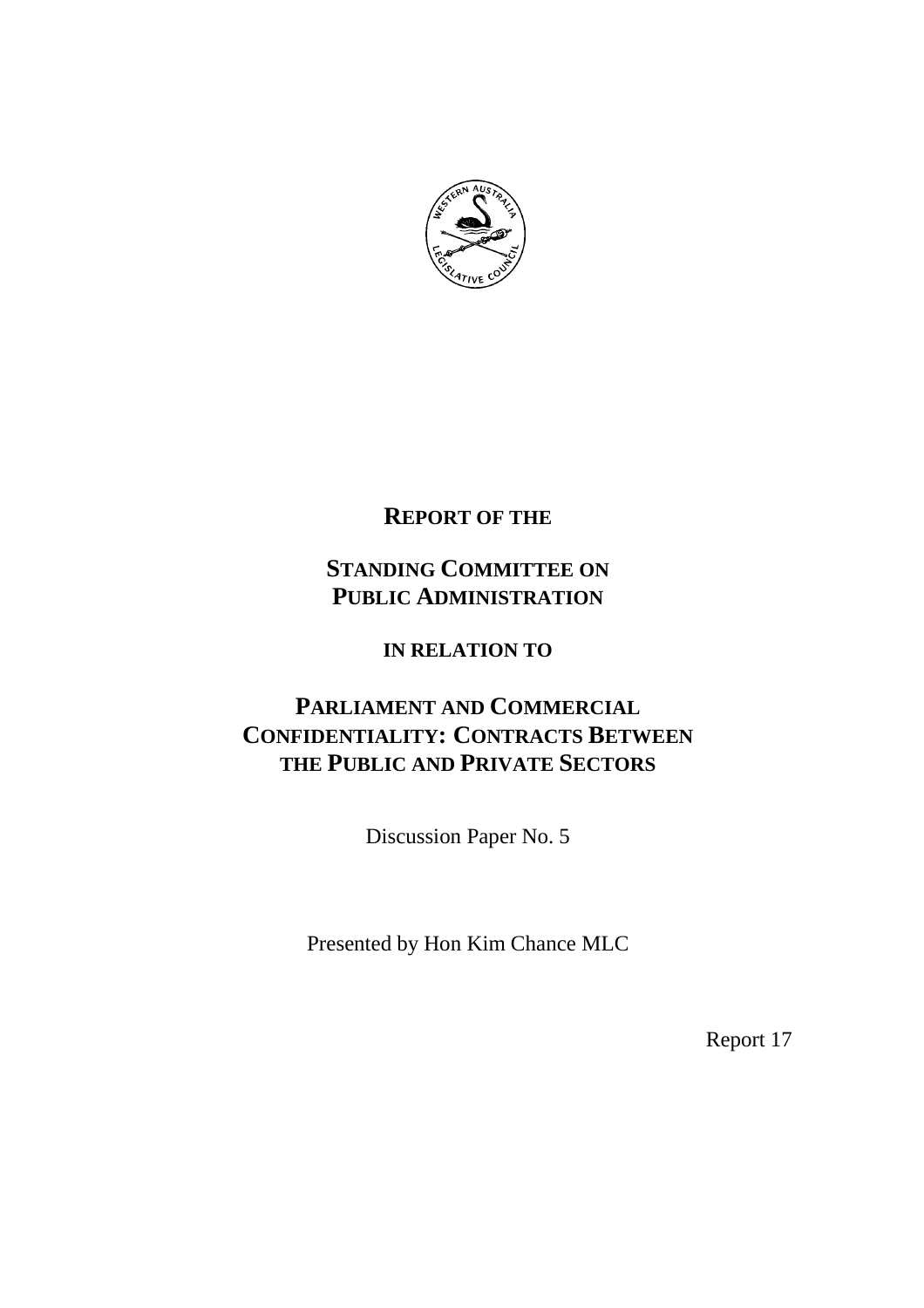# **STANDING COMMITTEE ON PUBLIC ADMINISTRATION**

## **Date first appointed:**

November 7 1996

### **Terms of Reference:**

See Appendix 1

# **Members as at the time of this inquiry:**

Hon Kim Chance MLC Hon Barbara Scott MLC Hon Helen Hodgson MLC Hon Barry House MLC Hon Dexter Davies MLC Hon Cheryl Davenport MLC

# **Staff as at the time of this inquiry:**

Ms Christina Eftos, Advisory Officer Ms Lara Anstie, Articled Clerk Ms Kate Fitzgerald, Committee Clerk

#### **Address:**

Parliament House, Perth WA 6000, Telephone (08) 9222 7222 Website: http://www.parliament.wa.gov.au

# **ISBN: 0 7307 6436 2**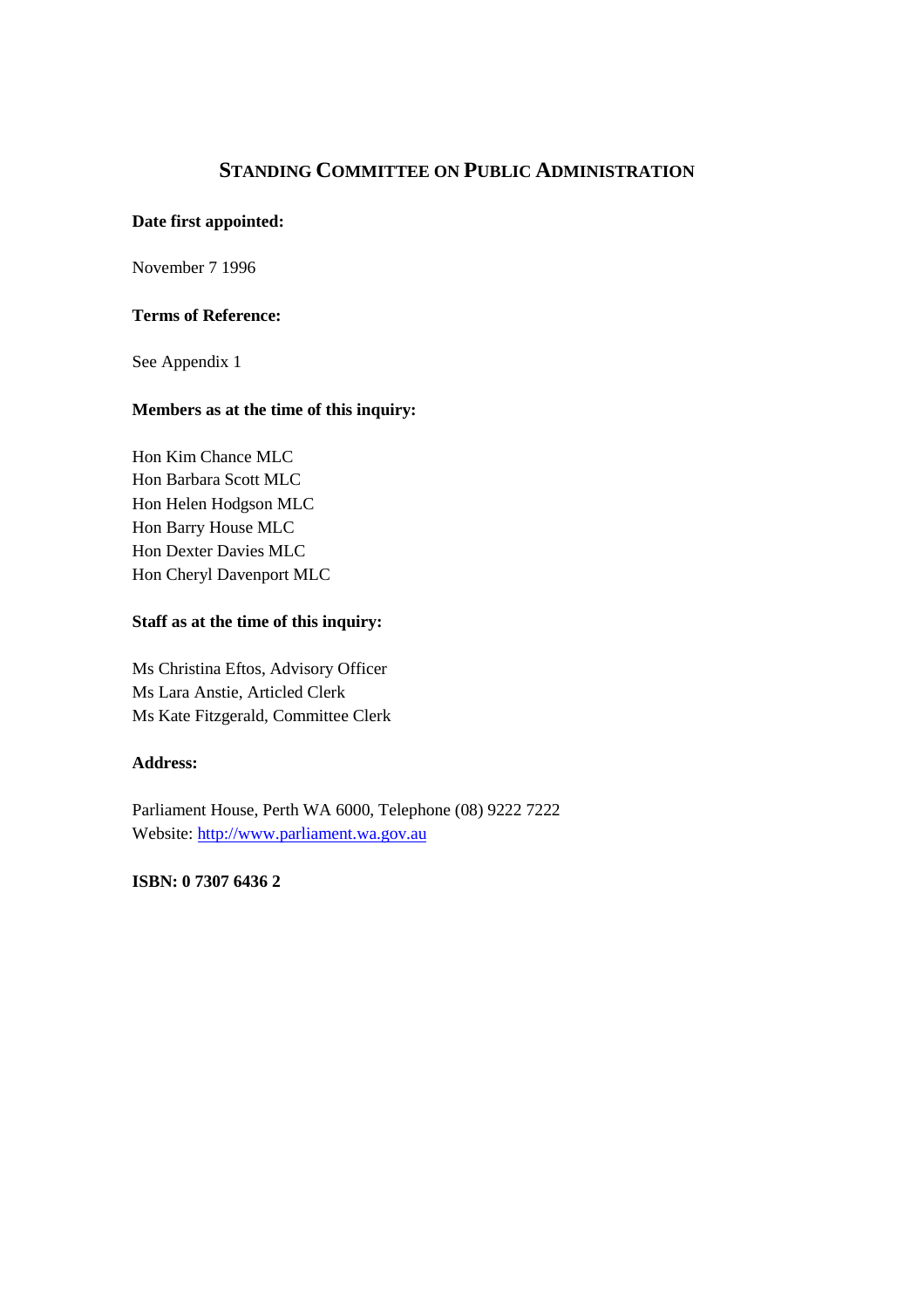# **CONTENTS**

| 1                       |                                                                        |      |
|-------------------------|------------------------------------------------------------------------|------|
|                         |                                                                        |      |
| $\mathbf{2}$            | WHICH ENTITIES SHOULD BE SUBJECT TO PARLIAMENTARY SCRUTINY?  2         |      |
|                         |                                                                        |      |
|                         |                                                                        |      |
|                         |                                                                        |      |
|                         |                                                                        |      |
|                         |                                                                        |      |
|                         |                                                                        |      |
|                         |                                                                        |      |
|                         |                                                                        |      |
|                         |                                                                        |      |
|                         |                                                                        |      |
|                         |                                                                        |      |
| 3                       | TYPES OF INFORMATION WHICH MAY BE COMMERCIALLY CONFIDENTIAL 5          |      |
|                         |                                                                        |      |
|                         |                                                                        |      |
|                         |                                                                        |      |
|                         |                                                                        |      |
| $\overline{\mathbf{4}}$ |                                                                        |      |
| 5                       | THE CONFLICT BETWEEN PRIVATE RIGHT AND PUBLIC INTERESTS 10             |      |
| 6                       | COMMERCIAL CONFIDENTIALITY CLAIMS BY PUBLIC SECTOR ENTITIES BEFORE THE |      |
|                         |                                                                        |      |
| 7                       | THE LEGISLATIVE COUNCIL'S POWER TO COMPEL THE PRODUCTION OF PAPERS 12  |      |
|                         |                                                                        | . 13 |
| 8                       | SHOULD COMMERCIAL CONFIDENTIALITY PROPERLY ATTACH TO DOCUMENTS IN      |      |
|                         |                                                                        |      |
| 9                       |                                                                        |      |
|                         |                                                                        |      |
|                         |                                                                        |      |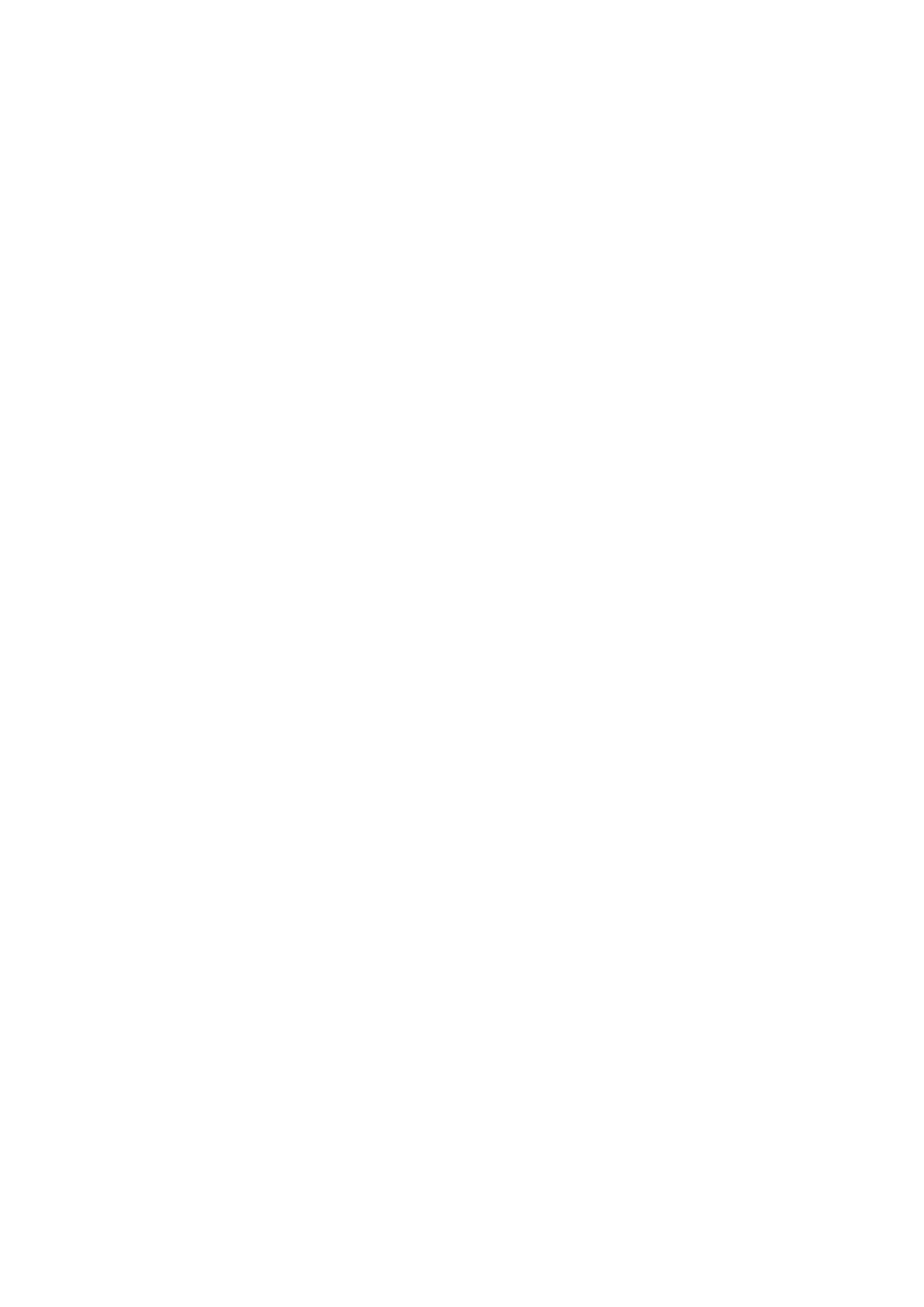#### **REPORT OF THE STANDING COMMITTEE ON PUBLIC ADMINISTRATION**

#### **IN RELATION TO**

# **PARLIAMENT AND COMMERCIAL CONFIDENTIALITY: CONTRACTS BETWEEN THE PUBLIC AND PRIVATE SECTORS**

## **1 INTRODUCTION**

- 1.1 This report, in the form of a discussion paper, examines the ability of the Parliament and its committees to scrutinise documents in relation to contracts between the public and private sectors.
- 1.2 The report is confined to the discussion of commercial confidentiality as it affects information in which the Parliament has an interest, and does not examine the general application of commercial confidentiality.
- 1.3 It addresses the question: to what degree, if any, of external accountability and parliamentary supervision should the public sector and its contract partners be subject? In particular, should these arrangements be treated as: commercial contracts subject to commercial confidentiality; or as government business and therefore be scrutinised by Parliament; or as a separate class of activity, subject to both?
- 1.4 The Standing Committee on Public Administration (the Committee) has produced this report for the purpose of generating productive discussion and general interest. The Committee does not provide findings or recommendations on the issues raised.
- 1.5 The Committee was fortunate to secure the services of Ms Lara Anstie, Articled Clerk, who researched and compiled the research paper upon which this report is based. The Committee thanks her for her contribution.

# **Definitions**

1.6 "Commercial confidentiality" or "commercial in confidence" is usually claimed in the context of a defence to an order of a court for the production or disclosure of information, in reliance on the doctrine of privity of contract. A claim will be granted where it is determined that the party claiming has an interest (in the form of information that would lose its commercial value if publicly disclosed) meriting protection.

G:\DATA\PB\PBRP\pb017cicrp.doc 1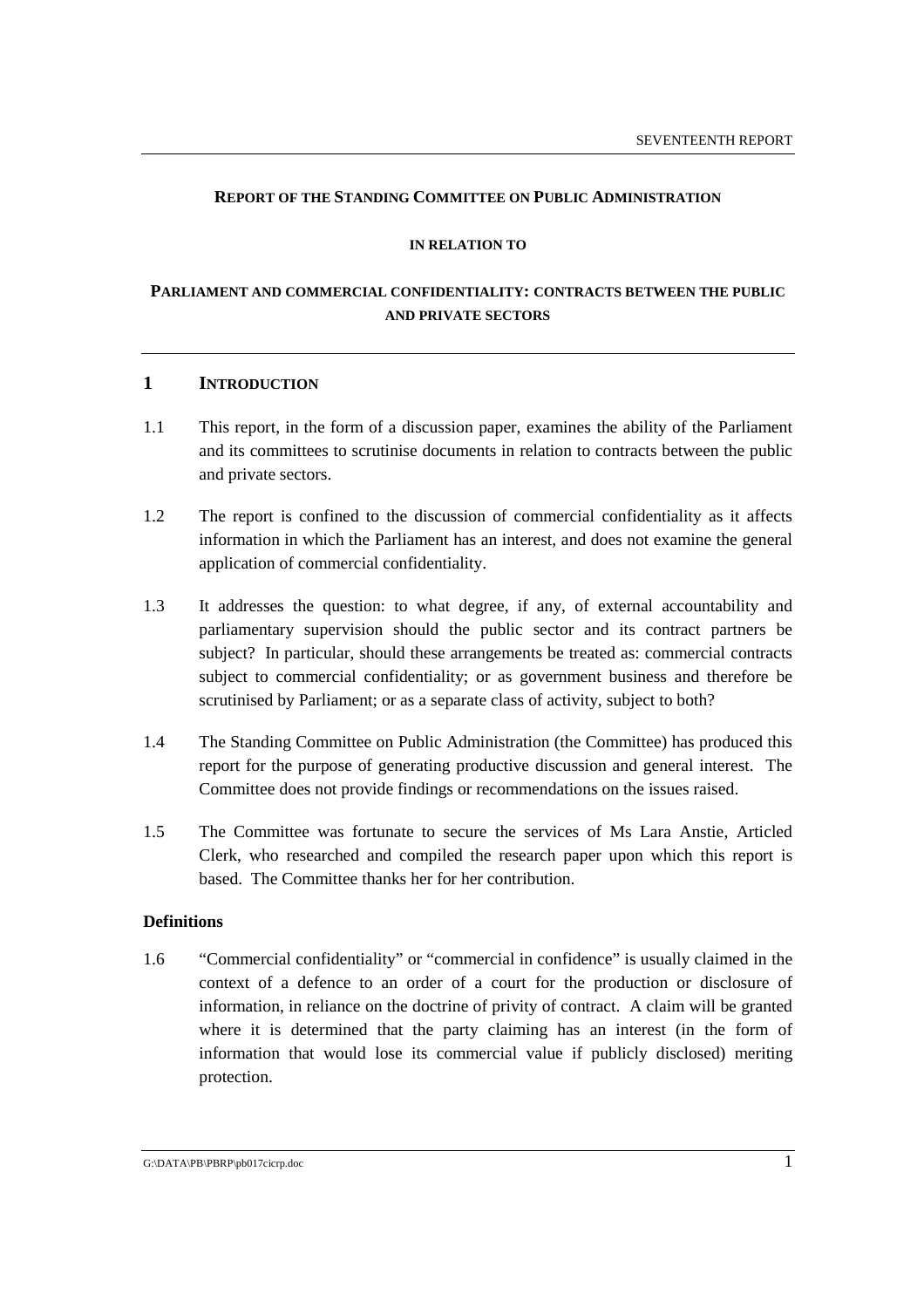- 1.7 "Contracting out" and "outsourcing" refer colloquially to the practice of government agencies entering contracts with the private sector for the provision of services directly to the public sector, such as information technology, or to the public, as clients or customers of the public sector. On strict interpretation, "contracting out" refers to private sector provision of services to the public; "outsourcing" refers to private provision of services directly to the public sector entity. "Contracting out" is used in its colloquial sense in this paper.
- 1.8 The typical procedure for contracting out in Western Australia is outlined under the guidelines of Contract and Management Services (CAMS). For contracts valued under \$5000, the agency contacts pre-qualified suppliers for verbal quotes; for contracts valued between \$5000 and \$50 000, the agency issues a written specification inviting written quotes from pre-qualified suppliers; for contracts valued over \$50 000, public tenders must be called by advertisement.

# **2 WHICH ENTITIES SHOULD BE SUBJECT TO PARLIAMENTARY SCRUTINY?**

- 2.1 There is some debate on the issue of whether public sector entities are entitled to claim commercial confidentiality in their own right, as do their private sector contract partners. Distinctions may be drawn between the types of entities. It is arguable on the premise of competitive neutrality that the commercially operating public entities should not be subject to the same level of parliamentary supervision as "traditional" public entities, such as departments of state.
- 2.2 Public sector entities are structured in various ways in order to fulfil particular functions. Under the Competition Principles Agreement, public sector entities are increasingly divided into three functional groups: operational, regulatory and policy.<sup>1</sup> The Hilmer Report<sup>2</sup> also recommended that operational functions be further divided, in relation to the provision of utilities and services, between asset ownership and service delivery to the public, with each area to be operated on commercial principles, and where possible, open to competition with the private sector.<sup>3</sup>
- 2.3 A discussion of the basic features of the types of entities is useful in identifying where a right to claim may arise.

<sup>1</sup> See also the 36<sup>th</sup> Report of the Standing Committee on Government Agencies, *State Agencies* – *Their Function and Nature*, April 1994.

<sup>2</sup> *National Competition Policy: Report by the Independent Committee of Inquiry* (1993), Commonwealth of Australia: Canberra (the Hilmer Report).

<sup>3</sup> See Corcoran & MacPherson, "Disclosure and the Public Interest: Confidentiality Claims in Outsourcing Agreements" (2000), 74 ALJ 259 at 265 for a discussion on the motives for contracting out.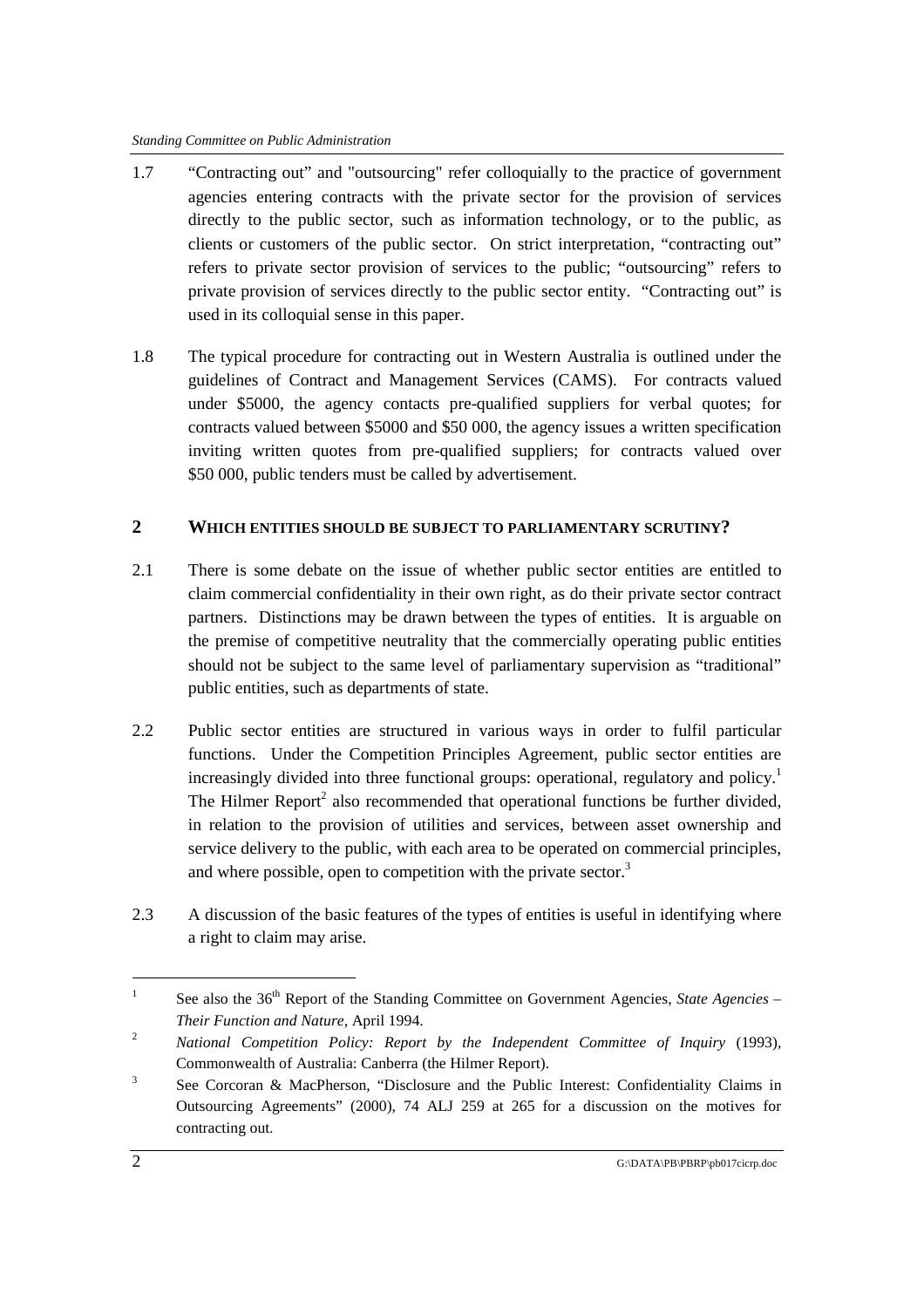#### **Departments of state**

- 2.4 Departments of state are usually created by executive prerogative and perform the function of administration of a particular area of government activity, such as health, education and infrastructure. Departments are headed by Ministers, who are directly responsible to Parliament for the activities of the department.
- 2.5 This kind of entity will frequently outsource its internal services, such as information technology, or projects, such as road building, and also may make use of Memoranda of Understanding's (MOUs) with other departments. This type is the least likely to claim commercial confidentiality in its own right, but as it frequently contracts with private entities, may make a claim on the private entity's behalf.

#### **Statutory authorities**

- 2.6 Statutory authorities are created by statute, and do not have corporate status. They may operate independently in conjunction with departments, and frequently perform regulatory functions, or a specific function (as opposed to the broad scope of departments). Statutory authorities are usually subject to Ministerial control in the form of Ministerial directions, and to parliamentary supervision by virtue of provisions in the establishing Act.
- 2.7 Statutory authorities may contract with the private sector for the provision of internal services, but rarely for the provision of services to the public. This type may claim commercial confidentiality on behalf of a private contract partner, but rarely in its own right.

#### **Statutory corporations**

- 2.8 Statutory corporations are incorporated by the establishing Act, and operate commercially, sometimes as a state monopoly or in competition with private businesses. Statutory corporations have full corporate powers in that they have the capacity to hold property, enter contracts, sue and be sued. These entities may also be subject to ministerial directions and parliamentary disclosure provisions under the establishing Act.
- 2.9 As statutory corporations operate commercially, it is arguable on the basis of competitive neutrality that they should operate on the same terms as private corporations that do not have the benefits or burdens of Crown ownership, including parliamentary supervision. The alternative view is that as statutory corporations are publicly owned, they should be subject to full parliamentary supervision, regardless of the nature of their activities.

G:\DATA\PB\PBRP\pb017cicrp.doc 3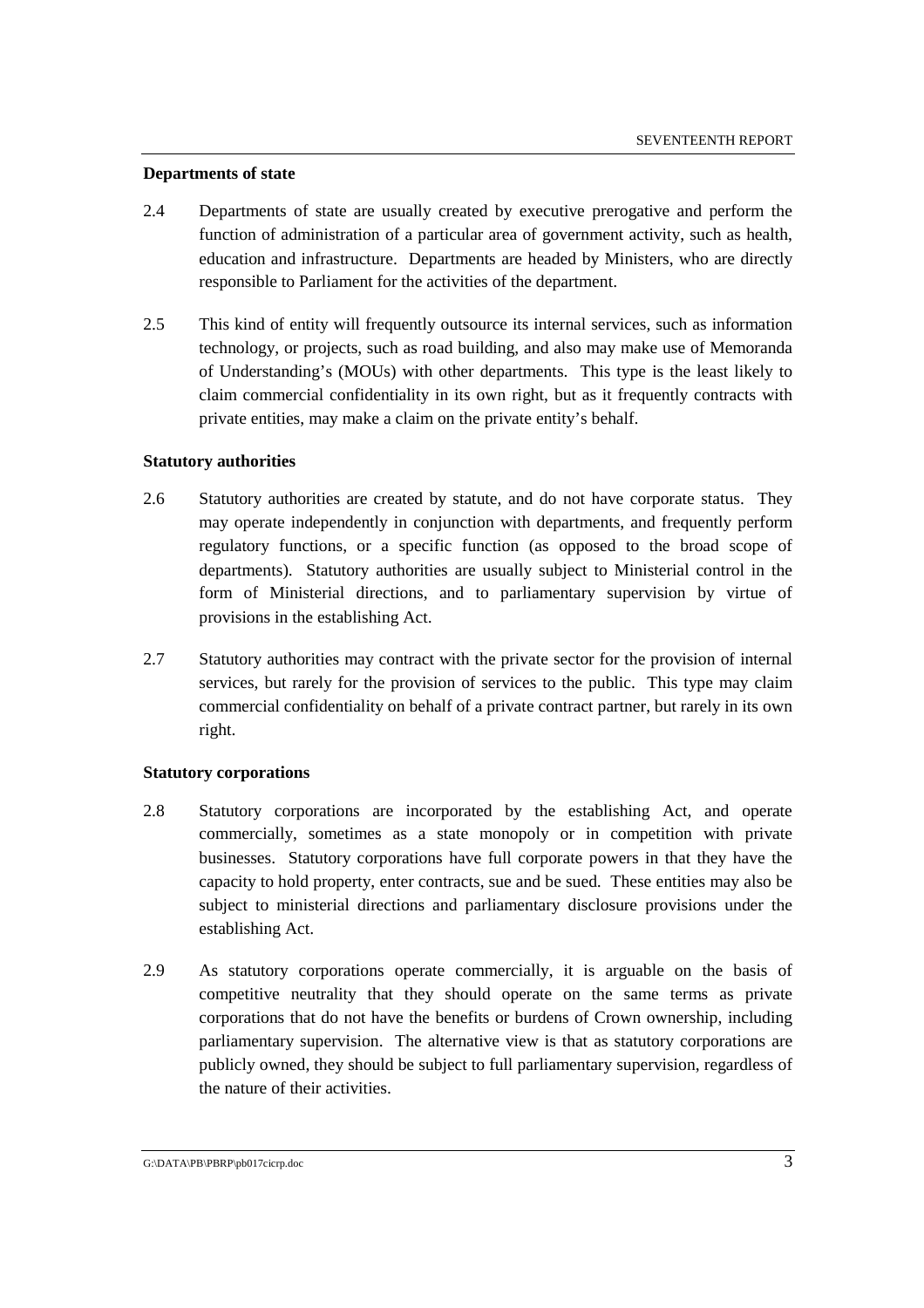#### **Partly privatised entities**

- 2.10 Partly privatised entities are created by the sale to the private sector of a proportion of a statutory corporation by tender or by float. Depending on the proportion of the entity retained, the state may exercise rights as a large or majority shareholder (Telstra is the best example).
- 2.11 Where the state is a shareholder, it is arguable that the Parliament should at least have the same rights to information as a shareholder of a corporation. Where the state is the majority shareholder, exercising full voting rights, the entity should be subject to parliamentary scrutiny. These arguments may be tempered by the existence of disclosure requirements in the establishing Act, which will usually be imposed on monopolies.

### **Fully privatised entities**

- 2.12 A fully privatised entity results from the sale of a public entity to the private sector. A fully privatised entity exercises full corporate powers, including the capacity to own property and to contract.
- 2.13 The state retains no ownership, which gives rise to the argument that the entity should not be subject to parliamentary scrutiny. When the privatised entity provides a core service, such as water, gas or telecommunications, or exercises a monopoly in its field, statutory disclosure to Parliament requirements are usually imposed.

#### **Private entities**

2.14 Entities incorporated under the Corporations Law have a prima facie right to operate free of parliamentary supervision, subject to compulsion of law.

#### **Characteristics of entities**

2.15 Although the structure of an organisation may be examined to determine the extent to which claims of commercial confidentiality could be made, alternatively there are certain characteristics possessed by entities that should render the entity subject to parliamentary supervision.

#### **Ministerial directions**

2.16 Ministerial direction is a statutory power, conferred on the Minister, to direct a statutory authority or corporation to act in accordance with policy.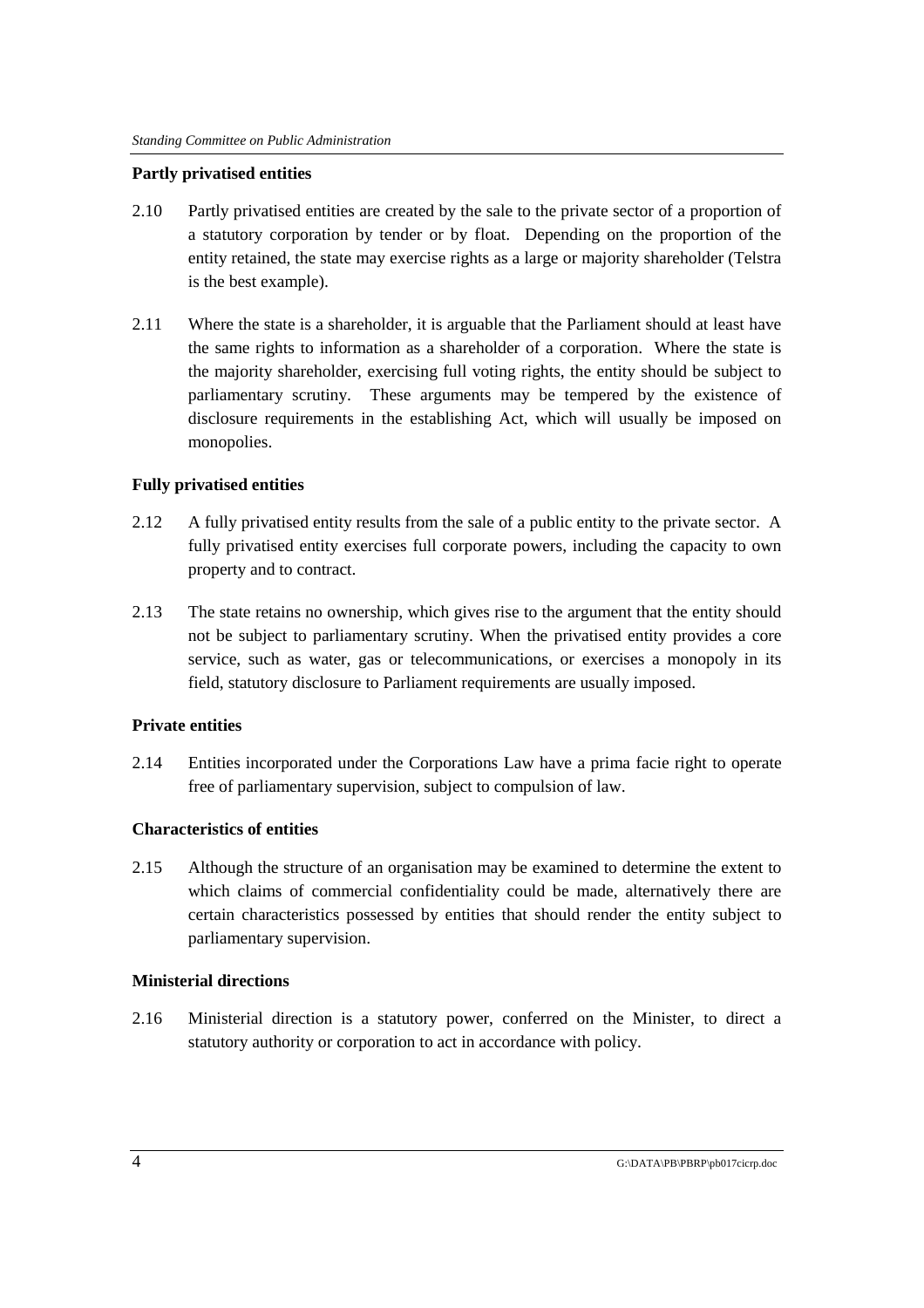#### **Treasurer's guarantee on loans**

2.17 Treasurer's guarantees are contained in the establishing Act for statutory corporations, and provide for the Treasurer to make guarantees for loans taken by the corporation, essentially undertaking ultimate liability for the commercial operations of the corporation.

#### **Public funds/tied grants/subsidies**

2.18 Where an entity, whether public, substantially corporatised, or private, receives funds from the Government Budget or a grants scheme administered by the state or Commonwealth, that entity should be supervised by Parliament as to the use of those funds $4$ 

#### **Nature of services provided: core or non-core?**

2.19 Where the services provided by the entity are a core service (equivalent to a public good in economic terms), such as electricity production, defence, health or welfare services, the public interest is such that Parliament should supervise the provision of those services.

## **3 TYPES OF INFORMATION WHICH MAY BE COMMERCIALLY CONFIDENTIAL**

3.1 The value (and therefore confidential status) of commercial information depends primarily on the timeframe:

> *"… there should be a very clear demarcation between commercial information which is ex ante, before a decision is made relevant to that information, and commercial information which is ex post – that is, decisions have been made. Tender documents provided before the tender decision is made are particularly commercially sensitive, because a decision has not been made and because the benefits and rights attaching to that information can be usurped by others should that information be given out. After the decision is made, the information is of very little value in a commercially confidential sense."5*

<sup>4</sup> This issue has been examined in the 1993 Supreme Court decision in *Aboriginal Legal Service v The State of Western Australia* (1993) 9 WAR 297; 113 ALR 87.

<sup>5</sup> Senate Finance and Public Administration References Committee, *Contracting Out of Government Services Second Report,* May 1998, p 55.

G:\DATA\PB\PBRP\pb017cicrp.doc 5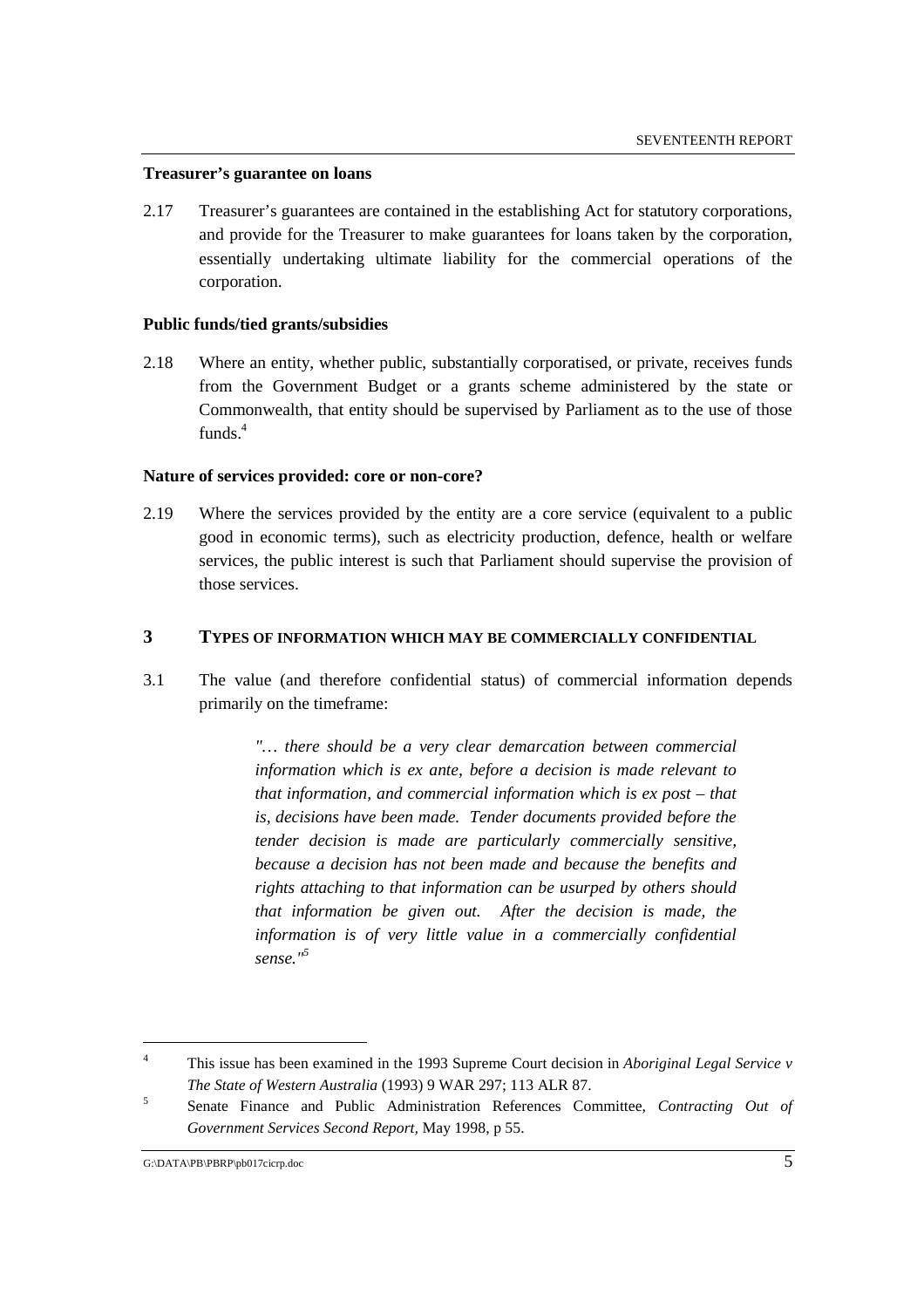#### **Tender documents**

- 3.2 The tender process for contracting out provides a degree of transparency as the tender documents and criteria are publicly available and any member of the public is free to contest to obtain the contract. However, the documents generated in the selection process are confidential. There are strong arguments in favour of all material related to tendering becoming publicly available *after* the contract is finalised, particularly where such a disclosure would not materially damage the relevant commercial interests of the parties.<sup>6</sup> The CAMS disclosure clause contemplates the disclosure of the details of the successful tenderer.<sup>7</sup>
- 3.3 While the Senate Finance and Public Administration References Committee regarded commercial confidentiality as a legitimate basis on which to restrict information given its economic value, it thought that it should have a "very narrow and clearly limited application<sup>"8</sup>. The Standing Committee on Estimates and Financial Operations recommended that all parties who enter into contracts with public agencies be

 $\overline{a}$ 

- 1. The Contract Award information for all contracts above \$20 000 will be publicly available and published on the Western Australian Government Contracting Information Bulletin Board after the contract is legally established.
- 2. Documents and other information relevant to the contract may be disclosed when required by law or under the *Freedom of Information Act 1992* or by tabling of documents in Parliament or under a Court order.
- 3. The Contractor shall not have, make or bring any action, suit, claim, demand or proceeding against the Principal for any loss, injury, damage, liability, cost or expense resulting from public disclosure of Contract Award information.
- 4. In this Clause the expression "Contract Award information" means:
	- general description of goods and/or services the subject of the contract;
	- successful Contractor's name(s);
	- total Contract Price(s) or Value(s).
- 5. Notwithstanding any provisions of this contract to the contrary, the powers and responsibilities of the Auditor General for the State of Western Australia under the Financial Administration and Audit Act 1985 are not limited or affected by the terms of this contract.

CAMS Online: Agencies Guide to CAMS: www.cams.wa.gov.au/Web/cams.nsf/web/AgenciesGuide

8 Senate Finance and Public Administration References Committee, *Contracting Out of Government Services Second Report,* May 1998, p 8.

<sup>6</sup> Ibid, p 9.

<sup>7</sup> **Public Disclosure of Contract Details**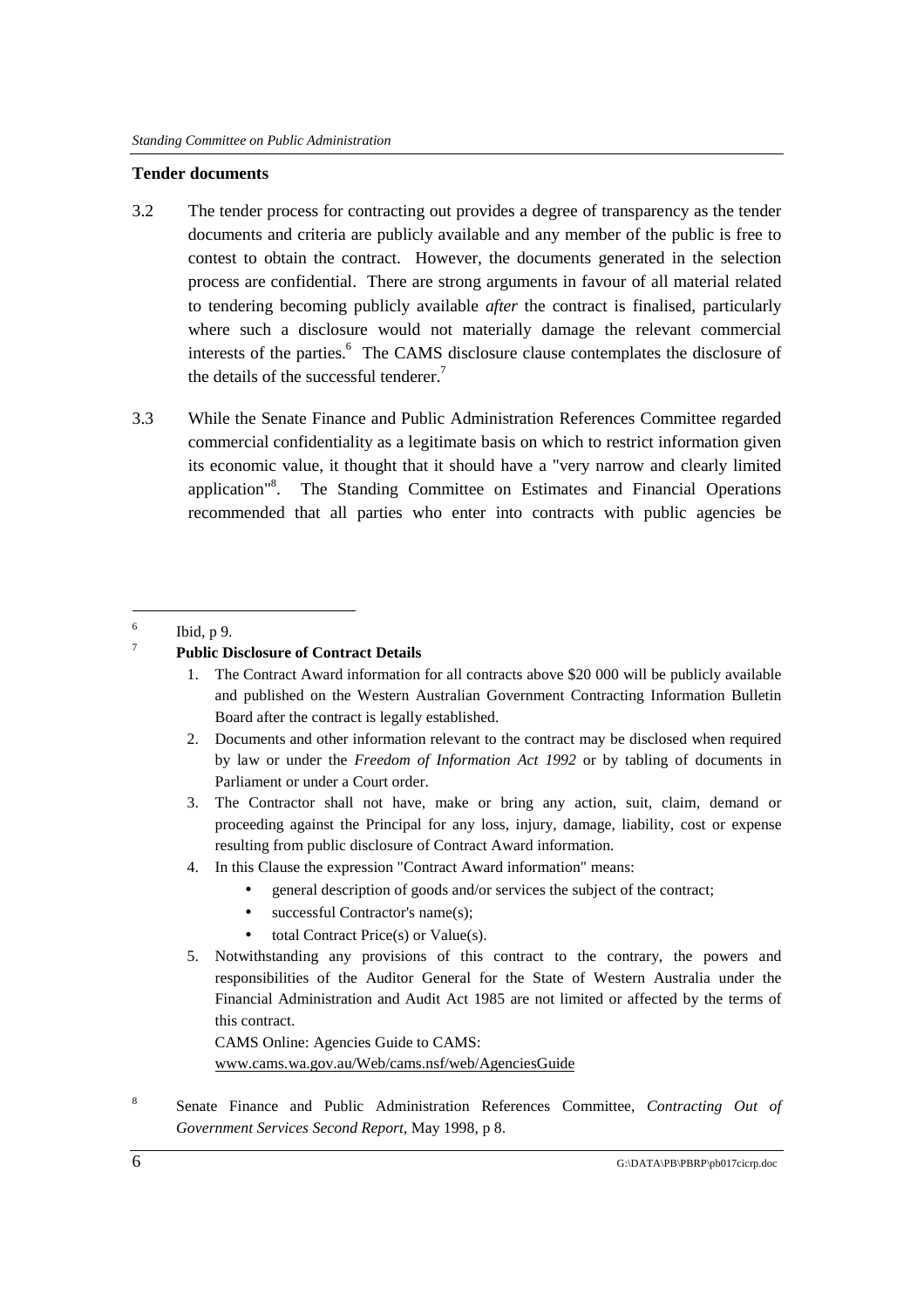informed that commercial confidentiality clauses are ineffective to prevent scrutiny by the Parliament.<sup>9</sup>

3.4 There is an argument to suggest that documents submitted by unsuccessful tenderers should be protected in order to prevent the use of their intellectual property by others in subsequent tenders or in similar tenders in other jurisdictions.<sup>10</sup> For example, an unsuccessful tenderer for a public works project may have a unique design, or an information system or computer program. Similarly, the disclosure of the tender documents of the successful tenderer may enable future tenderers to "ratchet up" an incentive in future contracts. $11$ 

### **Contract terms and collateral contracts**

- 3.5 Beyond trade secrets,  $^{12}$  it is highly unlikely that contract terms are of a commercially sensitive nature warranting protection from disclosure to Parliament. The nature of some contract terms may warrant automatic disclosure, particularly the contract price [see 3.9 below].
- 3.6 When contracts incorporate terms by reference, or consist of several sub-contracts, there is also very strong (if not overwhelming) public interest in disclosure of the terms to the Parliament.

#### **Documents related to the execution and performance of the contract**

- 3.7 The prime determinant of the effectiveness of the process of contracting out is the performance of the contractor as against the expectations of the public entity contract partner and the public, and the performance of the same services by the public sector and other private entities.
- 3.8 Public satisfaction with service provision is critical to the electoral performance of the Government, and has significant influence on the prospects of the private contractor in

<sup>9</sup> The 30<sup>th</sup> Report of the Standing Committee on Estimates and Financial Operations, *Report on the Transport Co-ordination Amendment Bill 1998*, Recommendation 1. See generally Part 6.

<sup>&</sup>lt;sup>10</sup> The 35<sup>th</sup> Report of the Public Accounts and Estimates Committee (Victoria), *Commercial in Confidence Material and the Public Interest,* March 2000, p 94.

<sup>11</sup> See the discussion of Lawson "Outsourcing Accountability: Is it a Political Option?", *Sunrise or Sunset? Reinventing Administrative Law for the New Millennium*, *Administrative Law Forum*, June 2000, p 8.

 $12$  "The term may have been used more frequently in judicial decisions than in common parlance to describe secrets the confidentiality of which courts of law will protect." *Searle Australia Pty Ltd v Public Interest Advocacy Centre* (1992) 108 ALR 163 at 172.

G:\DATA\PB\PBRP\pb017cicrp.doc 7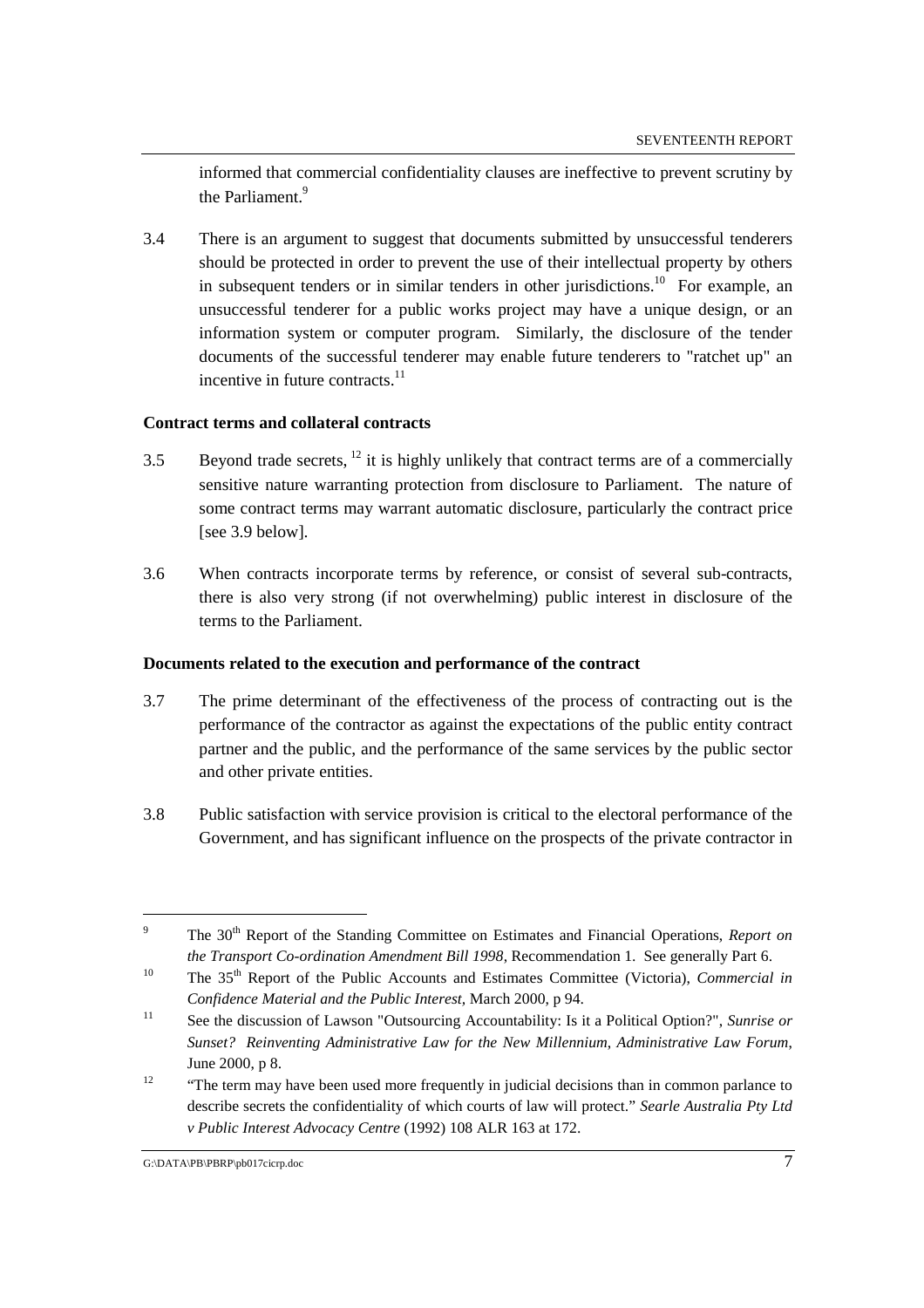future contracts, including contracts to be performed in other jurisdictions.<sup>13</sup> There is a strong public interest in the disclosure of performance assessments, derived from the electoral significance of the information.

### **Subject matter – public interest disclosure?**

- 3.9 There is subject matter that would appear to carry a significant if not overwhelming public interest in favour of disclosure to the Parliament or the public. These areas are briefly discussed below:
	- 3.9.1 the names of the parties to the contract, including the ultimate ownership if the parties are subsidiaries or are substantially owned by another entity.
	- 3.9.2 the contract price should be disclosed to enable the Parliament and the public to assess the contract risk, and to encourage competitive tendering in other contracts.
	- 3.9.3 reasons for the success of the tender, and evidence of due diligence in the selection process permit the Parliament and the public to assess the contract risk undertaken by the public sector in light of the benefits, and as an economic benefit, allow other players in the market (for example, in the industrial electricity market) to adapt to the areas of demand and to adjust prices.
	- 3.9.4 in relation to the provision of core services, transfer of control and the removal of accountability mechanisms, including parliamentary supervision without corresponding reduction in the attached governmental risk.<sup>14</sup>
	- 3.9.5 the stability, together with the past and present financial performance of the private entity are particularly relevant in relation to the provision of core services or the operation of state monopolies [see also 3.9.1 above]. This may directly conflict with the entity's assertions that its business plans are commercially confidential.

<sup>&</sup>lt;sup>13</sup> Examples where performance has had a significant influence in public opinion or confidence are in household garbage collection, frequently contracted out by local government, and the performance of Corrections Corporation Australia, regarding its contract defaults in relation to Victoria's private women's prison.

<sup>&</sup>lt;sup>14</sup> If a private corporation providing a core government service or function, such as water supply, fails, the government will have to fill the gap. Even though the service is contracted out, the ultimate responsibility and contingent liability will always remain with the government: Corcoran & MacPherson, "Disclosure and the Public Interest: Confidentiality Claims in Outsourcing Agreements" (2000), 74 ALJ 259 at 261.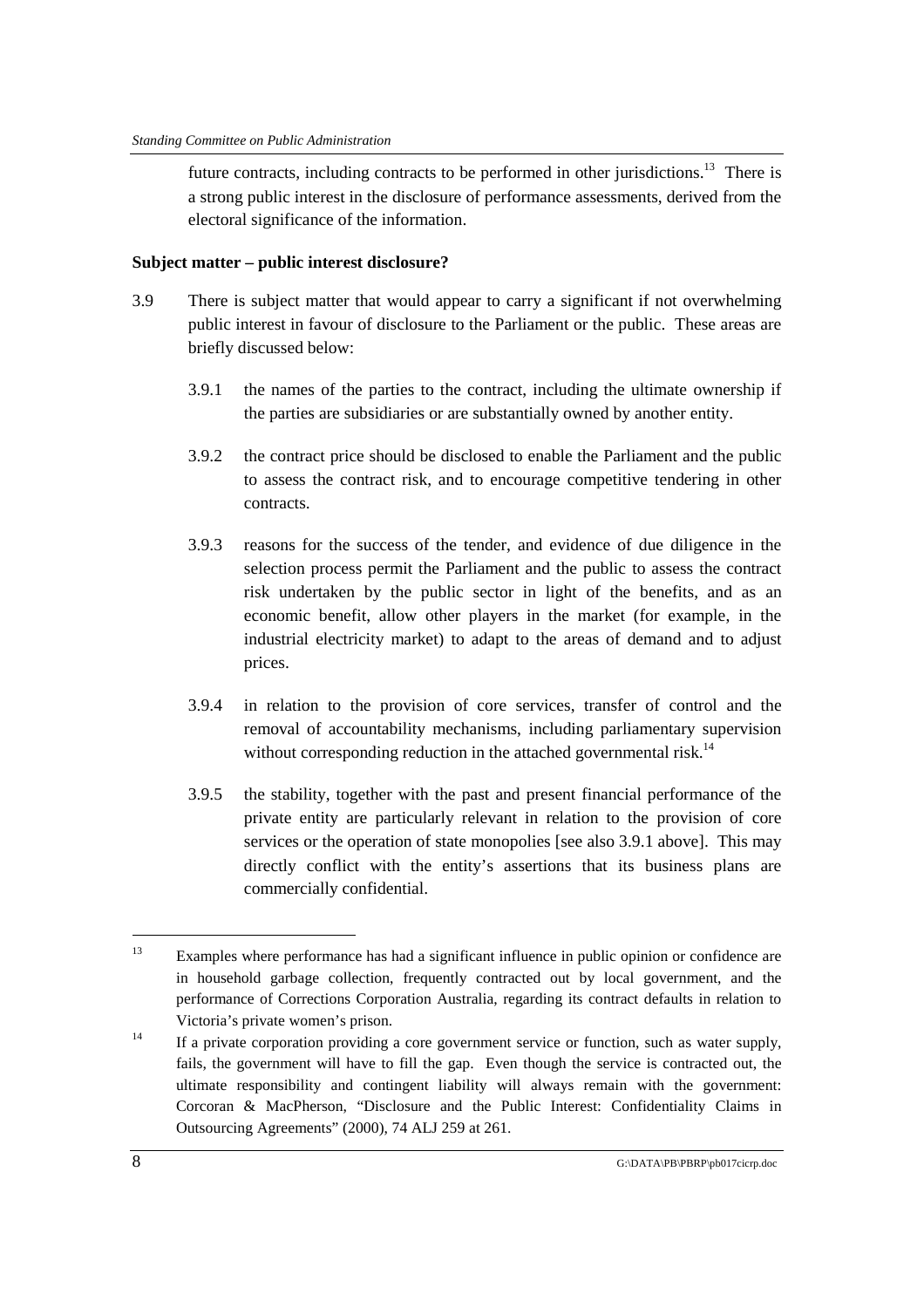- 3.9.6 the backgrounds of the directors or operators should be disclosed for reasons of public confidence in the decisions of the elected officials: great importance is placed on good character of the successful tenderer as well as the tenderer being chosen on the basis of merit, rather than (for example) family connections or corruption [see also 3.9.3 above].
- 3.9.7 terms of performance and performance assessments.
- 3.9.8 any consultant payments or contingencies paid by either party during contract negotiations.

### **4 THE NATURE OF THE CLAIM OF COMMERCIAL CONFIDENTIALITY**

- 4.1 Contracts are generally viewed as private agreements between the parties, and unless disclosure is expressly stipulated in the terms, $15$  are commercially confidential as against third parties.
- 4.2 Express clauses, which characterise the entire contract and related material as commercially confidential, have been provided in contracts at the instigation of government agencies in other jurisdictions to prevent the disclosure of information to Parliament, its committees, the Auditor General and the community.<sup>16</sup> However, when challenged in litigation, these clauses are potentially void in the public interest.
- 4.3 Prima facie, it is the privilege of any person who possesses information to keep the information confidential.<sup>17</sup> If a person conveys information and identifies it as confidential, an equitable cause of action in breach of confidence arises if that information is used or disclosed.
- 4.4 The claim of commercial confidentiality could possibly arise as a result of the application of confidentiality provisions in statutes, which operate to prevent a public official or employee from divulging information relating to the circumstances of an individual to Parliament or to the public.<sup>18</sup> These clauses do not prevent the provision of an individual's details in an aggregate form, for example, a graph or statistics. It is difficult to conceive that these clauses could apply to commercial contracts between the public sector entity and the private contractor.

<sup>&</sup>lt;sup>15</sup> See *Contract and Management Services Agency Guide* at http://www.cams.wa.gov.au.<br><sup>16</sup> The 25<sup>th</sup> Penert of the Public Accounts and Estimates Committee (Victoria), Com

<sup>16</sup> The 35th Report of the Public Accounts and Estimates Committee (Victoria), *Commercial in Confidence Material and the Public Interest*, March 2000, p 71. Other jurisdictions (Commonwealth, South Australia and New South Wales) report the same use of these clauses: Seddon, op cit p 9.

<sup>17</sup> *Johns v Australian Securities Commission* (1993) 178 CLR 408 at 426 per Brennan J.

<sup>18</sup> For example, s250 of the *Fish Resources Act 1994*.

G:\DATA\PB\PBRP\pb017cicrp.doc 9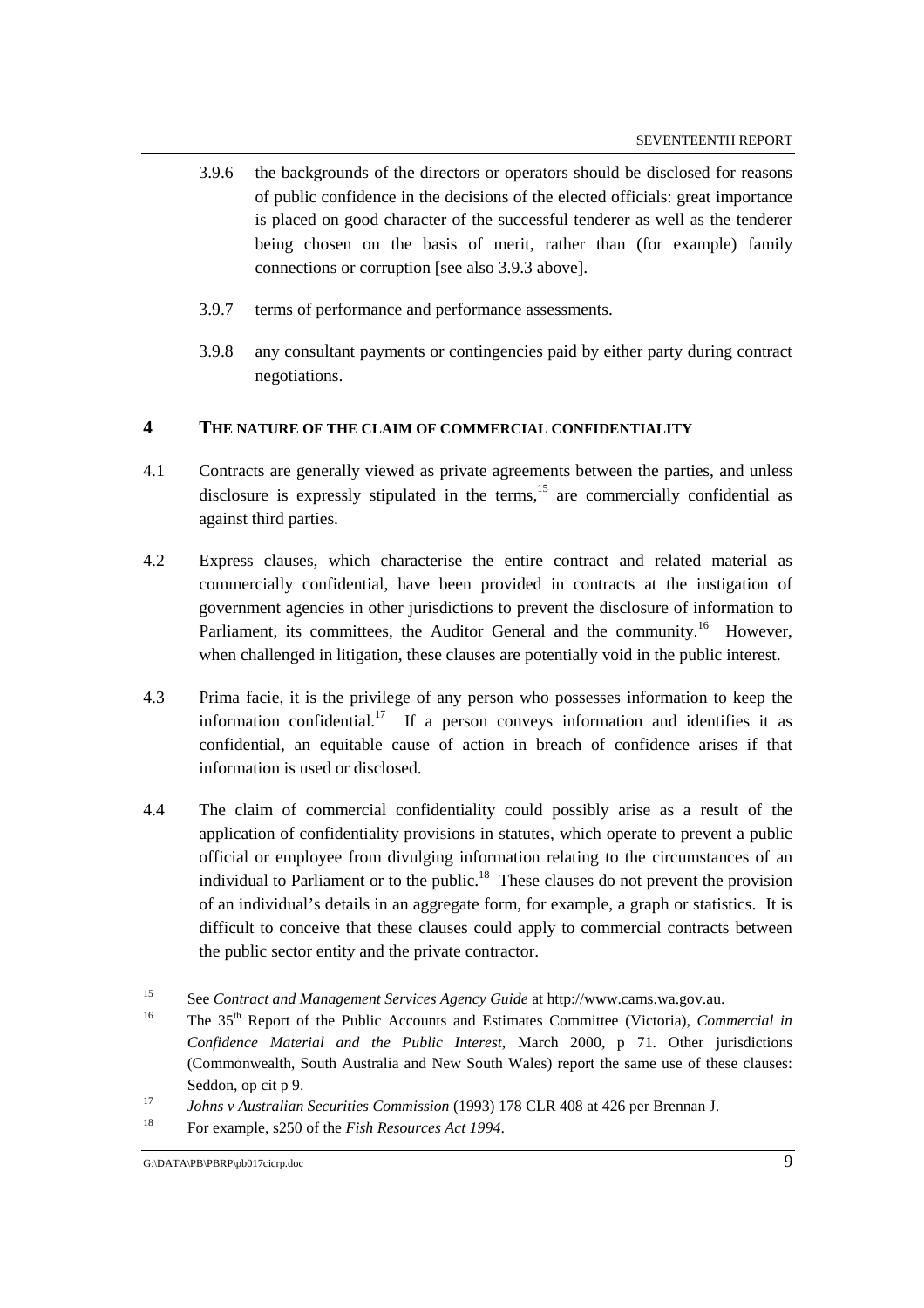# **5 THE CONFLICT BETWEEN PRIVATE RIGHT AND PUBLIC INTERESTS**

- 5.1 A conflict arises when a public sector entity, subject to the supervision of Parliament, enters into a contract with a private entity, which is not subject to such supervision. Commercial confidentiality or commercial in confidence is frequently claimed in defence to compulsion of information by a court on the basis that the private entity is entitled to protection of commercially sensitive information. In the context of Parliament, commercial confidentiality claims may be made in defence to requests, summonses or orders of Parliament or its committees.
- 5.2 If public sector entities can claim commercial confidentiality, the same as private entities, or do so on their behalf, certain consequences contrary to the common understanding of accountability and parliamentary supervision follow. Any dealings between the public sector and private entities, especially those deemed commercially confidential, stand to be taken outside parliamentary scrutiny, enabling the public sector and the Government of the day to avoid public scrutiny of activity.
- 5.3 Section 58C of the *Financial Administration and Audit Act 1985* provides:

### *"58C. Secrecy of operations prohibited*

*The Minister and the accountable officer of every department, and the Minister and the accountable authority of every statutory authority, shall ensure that:*

*no action is taken or omitted to be taken; and*

*no contractual or other obligation is entered into, by or on behalf of the Minister, department or statutory authority that would prevent or inhibit the provision by the Minister to the Parliament of information concerning any conduct or operation of the department or statutory authority in such a manner and to such an extent as the Minister thinks reasonable and appropriate."*

5.4 The section leaves the determination of secrecy to the Minister, which may not be satisfactory to the Parliament; further, as s58C of the *Financial Administration and Audit Act 1985* is phrased in directory terms, there is no sanction, other than under the powers of the Houses of Parliament, to compel parliamentary scrutiny or public disclosure of information relating to such contracts. Public sector entities offering to contract must insert a contract clause relating to public disclosure of contract details.<sup>19</sup>

<sup>&</sup>lt;sup>19</sup> See Footnote 7.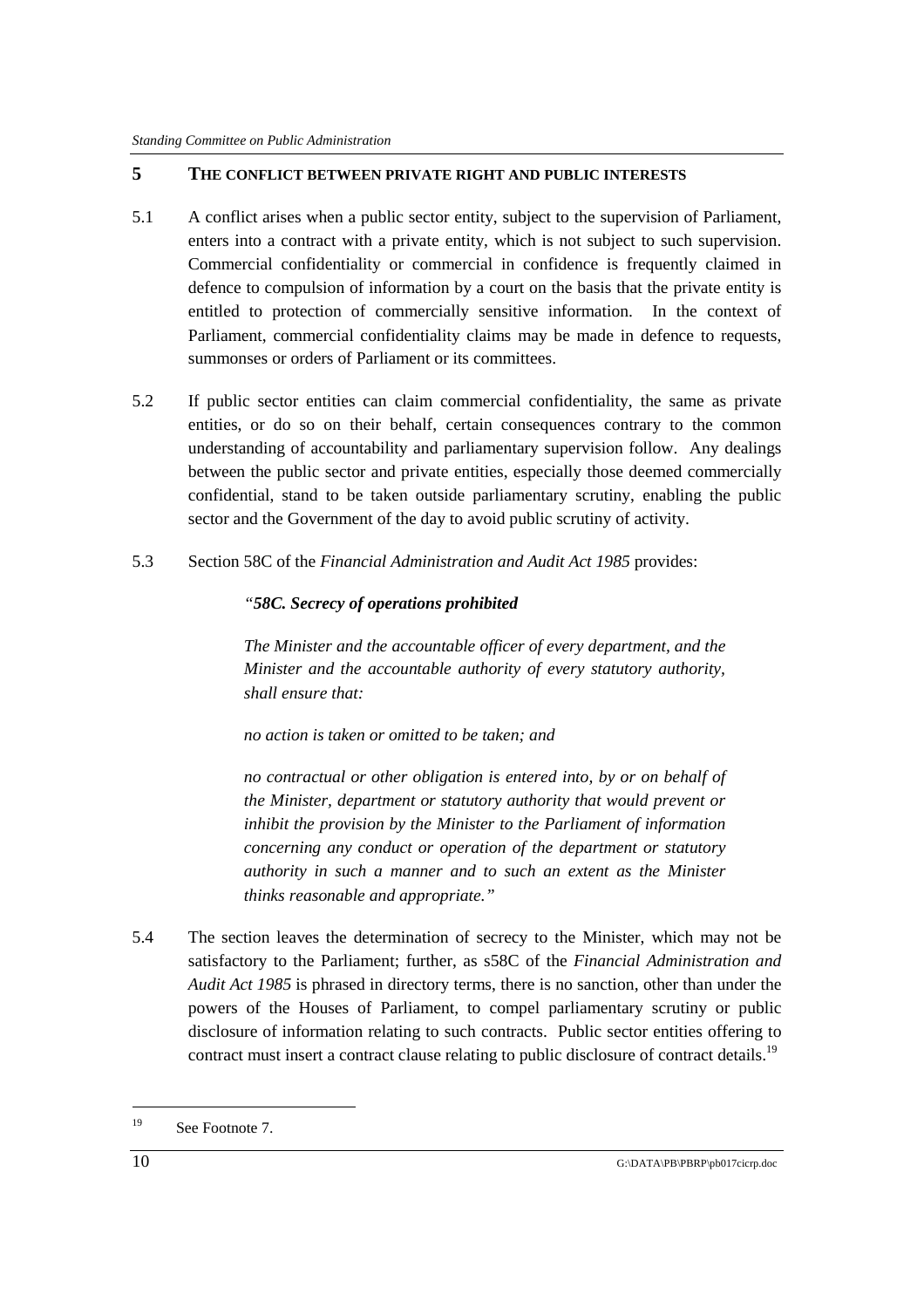- 5.5 Where government services are contracted out, it is argued that public scrutiny is the major cost of doing so. Contracting out necessarily involves third parties, and parliamentary and public scrutiny of government agencies' service provision is restricted where these entities invoke their rights to commercial confidentiality. Although commercial confidentiality is acknowledged as a legitimate basis on which to restrict information when the parties are private citizens or corporations, $^{20}$  it cannot be said that information regarding government services should attract the same protection from disclosure.<sup>21</sup> There is no legal mechanism to defeat parliamentary scrutiny: a claim of commercial confidentiality will succeed only when the composition of the House is such that the majority favours upholding the claim.
- 5.6 It has been a general parliamentary experience in Australia that most contracts are deemed by governments to be commercially confidential and therefore unavailable for scrutiny by interested parties, including parliamentarians.<sup>22</sup> There have been a number of examples in various state jurisdictions of whole contracts being withheld on the grounds of commercial confidentiality while contracts for similar services have been published in other states. This leads to an apprehension that the contract terms and documents relating to performance are being withheld for other reasons.<sup>23</sup>

# **6 COMMERCIAL CONFIDENTIALITY CLAIMS BY PUBLIC SECTOR ENTITIES BEFORE THE LEGISLATIVE COUNCIL OR ITS COMMITTEES**

- 6.1 Where a public sector entity has possession of information in which the Legislative Council<sup>24</sup> or its committees have an interest, and the matter is considered by that entity to be commercially confidential, the *Ministerial Guidelines re Evidence to Parliamentary Committees 1987* require the employees of the entity to refer the matter to the Minister.
- 6.2 The Minister will then claim commercial confidentiality as the reason for refusal to produce documents in response to invitation or summons if she or he determines that the interest in disclosure is not greater than the commercial interests of the entity or its contract partner.<sup>25</sup>

<sup>20</sup> Senate Finance and Public Administration References Committee, *Contracting Out of Government Services Second Report*, May 1998, p 8.

<sup>21</sup> Circular to Ministers 7/87 *Guidelines Re: Evidence to Parliamentary Committees*.

<sup>22</sup> Senate Finance and Public Administration References Committee, *Contracting Out of Government Services Second Report*, May 1998, p 53.

 $\frac{23}{24}$  Ibid, p 9.

<sup>&</sup>lt;sup>24</sup> Also referred to as 'the House'.

The private entity should be on notice to disclose by virtue of the CAMS disclosure clause.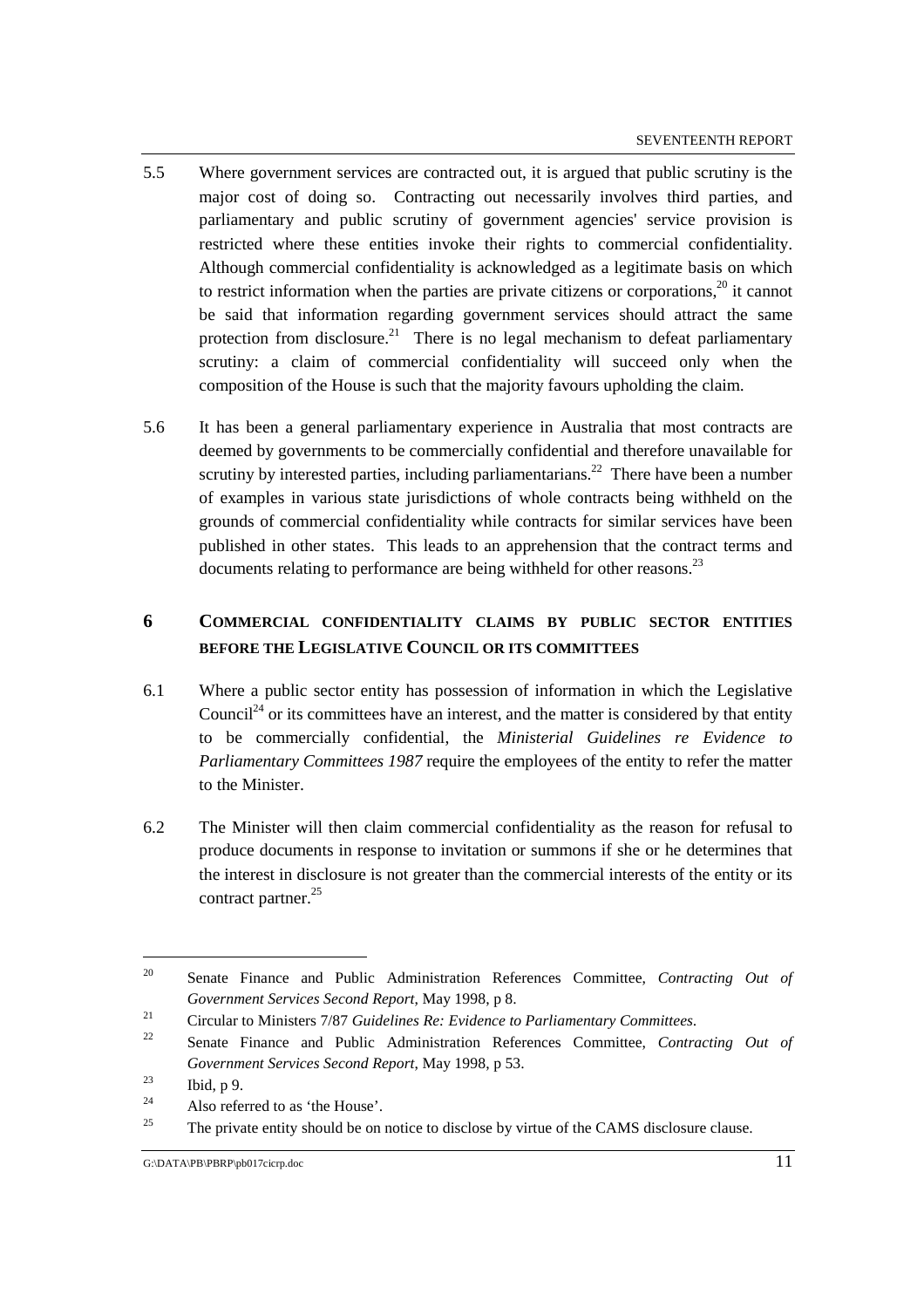6.3 The Minister is the only person vis a vis the House capable of making the claim in relation to information in the possession or power of a public sector entity, and may make the claim to protect the interest of the contract partner as well as claiming in right of the public sector entity.

# **7 THE LEGISLATIVE COUNCIL'S POWER TO COMPEL THE PRODUCTION OF PAPERS**

- 7.1 The Legislative Council has an interest in information relating to the administration of the state, and has various mechanisms for obtaining information (for the purposes of this paper, in the form of documents).
- 7.2 When the Legislative Council or its committees desire information, the person who has the information in his or her possession or power is invited to table the information. In the large proportion of cases, the person accepts the invitation.
- 7.3 When a person refuses the invitation to produce documents on the grounds of commercial confidentiality, the House or the committee may pursue the matter by negotiating with the person for portions or edited versions of the documents. If this fails, the House or the committee can issue a summons under the provisions of the *Parliamentary Privileges Act 1891*.
- 7.4 The High Court's decision in *Egan v Willis and Cahill*<sup>26</sup> is distinguishable on the facts, but is relevant to the issue of the extent and scope of the Legislative Council's power to enforce an order to produce documents, and the Courts' power to examine the exercise of such a power. Unless the question of the Parliament's power to enforce its Standing Orders<sup>27</sup> arises in relation to a point of substantive law (such as a trespass action), the Courts cannot examine the exercise of a parliamentary privilege<sup>28</sup>. The question of the application of claims of commercial confidentiality in relation to information in which the Parliament has an interest has not been tested in the Courts as a result of this rule.
- 7.5 Section 4 of the *Parliamentary Privileges Act 1891* provides:

*"Each House of the Parliament of the said Colony, and any Committee of either House, duly authorised by the House to send for persons or papers, may order any person to attend before the House or before such Committee, as the case may be, and also to produce to*

<sup>26 (1998) 158</sup> CLR 527.

<sup>&</sup>lt;sup>27</sup> The permanent rules which govern the conduct of business in a house of parliament.

<sup>28</sup> *The Queen v Richards; Ex parte Fitzpatrick and Browne* (1955) 92 CLR 157.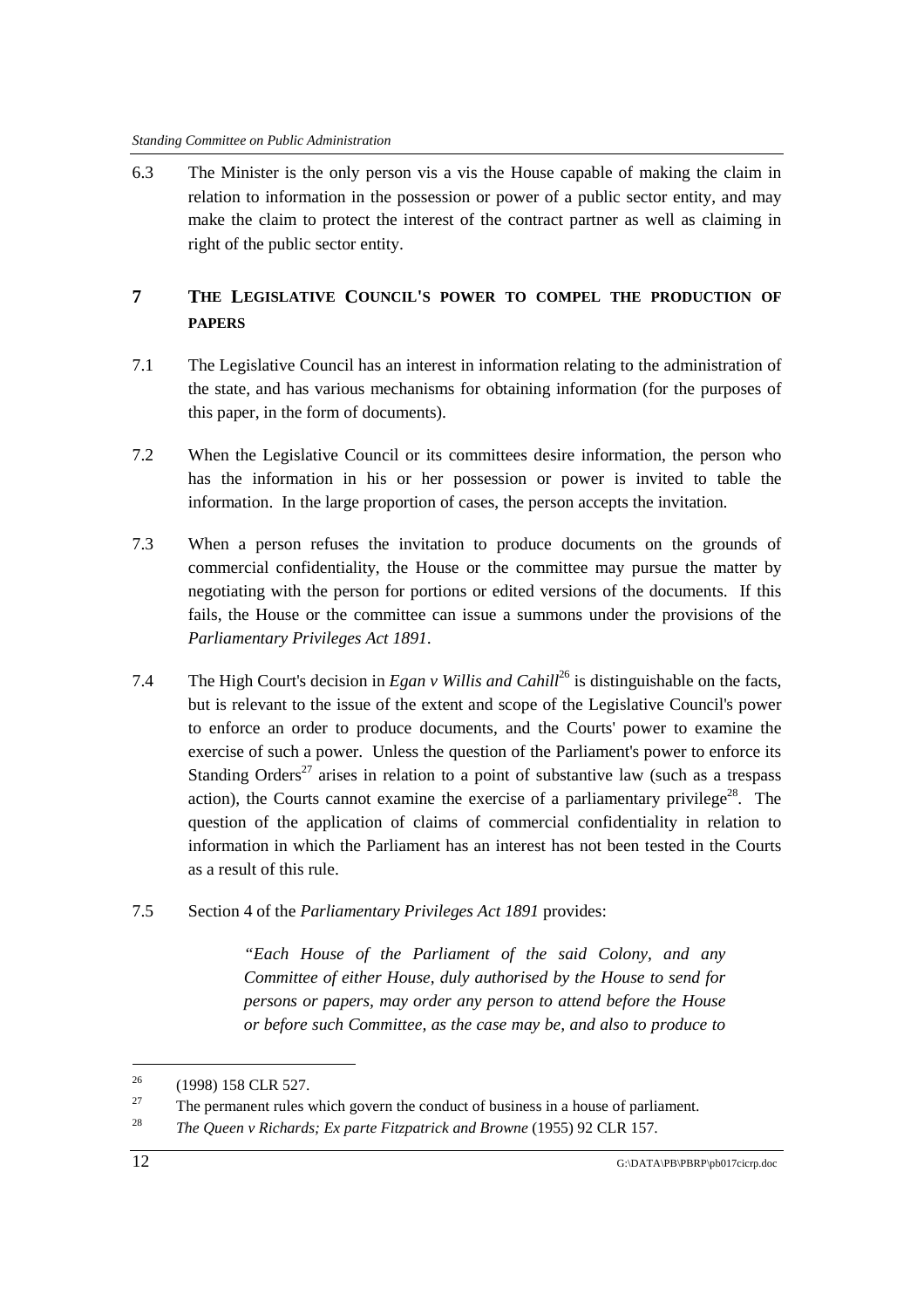*such House or Committee any paper, book, record, or other document in the possession or power of such person."*

- 7.6 For these provisions to have the practical effect of compelling papers, the papers must be summonsed by the Legislative Council (or a committee granted the same powers by the Legislative Council):
	- For the Legislative Council to summon witnesses or order papers, the order must be under the hand of the President (s5 *Parliamentary Privileges Act 1891*; SO 418); and
	- A committee summons to order the attendance by a person or the production of documents must be under the hand of the Clerk and the authorisation of the Chairman (s5 of the *Parliamentary Privileges Act 1891*).
- 7.7 Under s7 of the *Parliamentary Privileges Act 1891*, the question of relevance is reserved for resolution in the House under the normal procedures. If the House determines that material is irrelevant, s7 prevents the House from ordering it. All other reasons for non-production, including claims of commercial confidentiality, are dealt with within the absolute discretion of the House to exercise its power to order production.
- 7.8 If non-compliance with a summons is not excused, and production is ordered under s8 of the *Parliamentary Privileges Act 1891*, the House has the power to punish the person summarily for non-compliance with the order as contempt of Parliament.

#### **Protective procedural measures of the Legislative Council**

#### *Standing Orders*

7.9 The Standing Orders provide for the protection of sensitive material from disclosure where the House determines that it is in the public interest to suppress the information.

#### *Customs of the House*

7.10 It is a custom of the House that documents be made available to members on a read only basis. The documents are in the custody of the Clerk and are available to members to read, but not to copy or publish. Such a procedure has been used where the House itself has ordered the production of documents but has accepted a minister's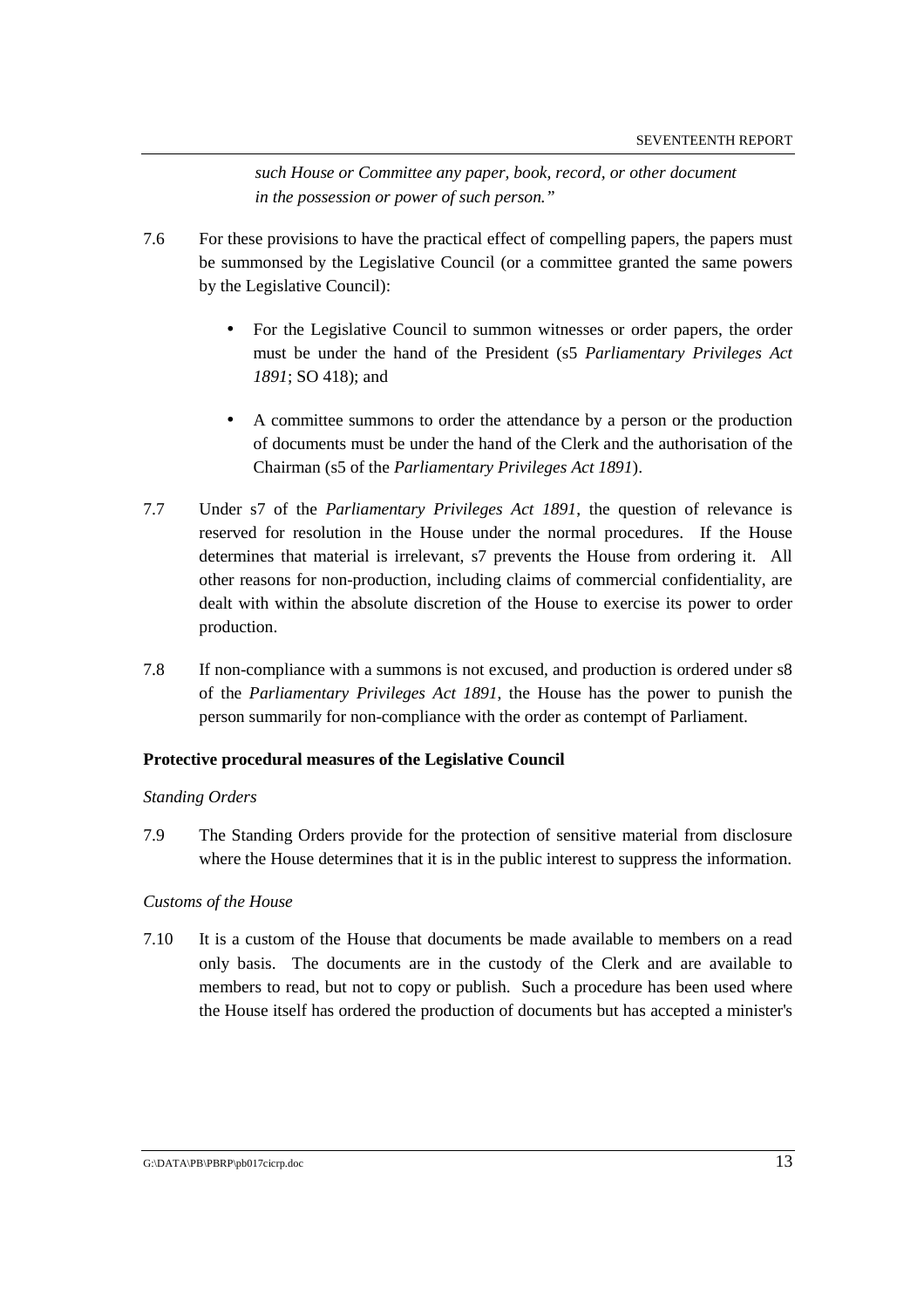averment that publication or disclosure of the documents or some of the information they contain would or could have an adverse commercial effect.<sup>29</sup>

7.11 It could be said that the power to compel papers and records and the complementary power to suppress material produces a similar effect to a claim of commercial confidentiality in that information may be protected from public disclosure, with the additional public benefit of allowing parliamentary scrutiny. Under the Standing Orders, the House wields the power to decide (in the public interest) whether to protect the document, as opposed to claims of commercial confidentiality, where the agency determines the need for protection.

# **8 SHOULD COMMERCIAL CONFIDENTIALITY PROPERLY ATTACH TO DOCUMENTS IN WHICH PARLIAMENT HAS AN INTEREST?**

- 8.1 Historically, the Legislative Council generally does not insist on disclosure in response to claims of commercial confidentiality.<sup>30</sup> This may be seen as unsatisfactory in terms of parliamentary supervision of the administration of the State, or as a practical decision not to pursue disclosure to legitimate claims of commercial confidentiality.
- 8.2 Proponents of full disclosure cite the public interest as the overriding factor determining whether commercial confidentiality should attach to documents in which Parliament has an interest. There are areas of particular concern that:
	- 8.2.1 whole services are potentially shielded from the public eye where a "blanket" claim of confidentiality is made;
	- 8.2.2 there is no independent assessment of the merits of the claim; and
	- 8.2.3 contracting out does not have the result of transferring liability for failure to deliver services to the private sector.
- 8.3 Accountability is identified by many<sup>31</sup> as a cost of contracting out. As a general principle, it is argued that all parliamentary scrutiny mechanisms, as an aspect of

<sup>&</sup>lt;sup>29</sup> The 32<sup>nd</sup> Report of the Standing Committee on Government Agencies, *The Identification and Parliamentary Oversight of Government Agencies*, October 1992, p 10.

 $^{30}$  Ibid, p 10.

<sup>31</sup> Senate Finance and Public Administration References Committee, *Contracting out of Government Services Second Report,* May 1998; the 35th Report of the Public Accounts and Estimates Committee (Victoria), *Commercial in Confidence Material and the Public Interest*, March 2000; Seddon, N. "Is Accountability a Cost of Contracting Out?" *Sunrise or Sunset? Reinventing Administrative Law for the New Millennium*, *Administrative Law Forum,* June 2000.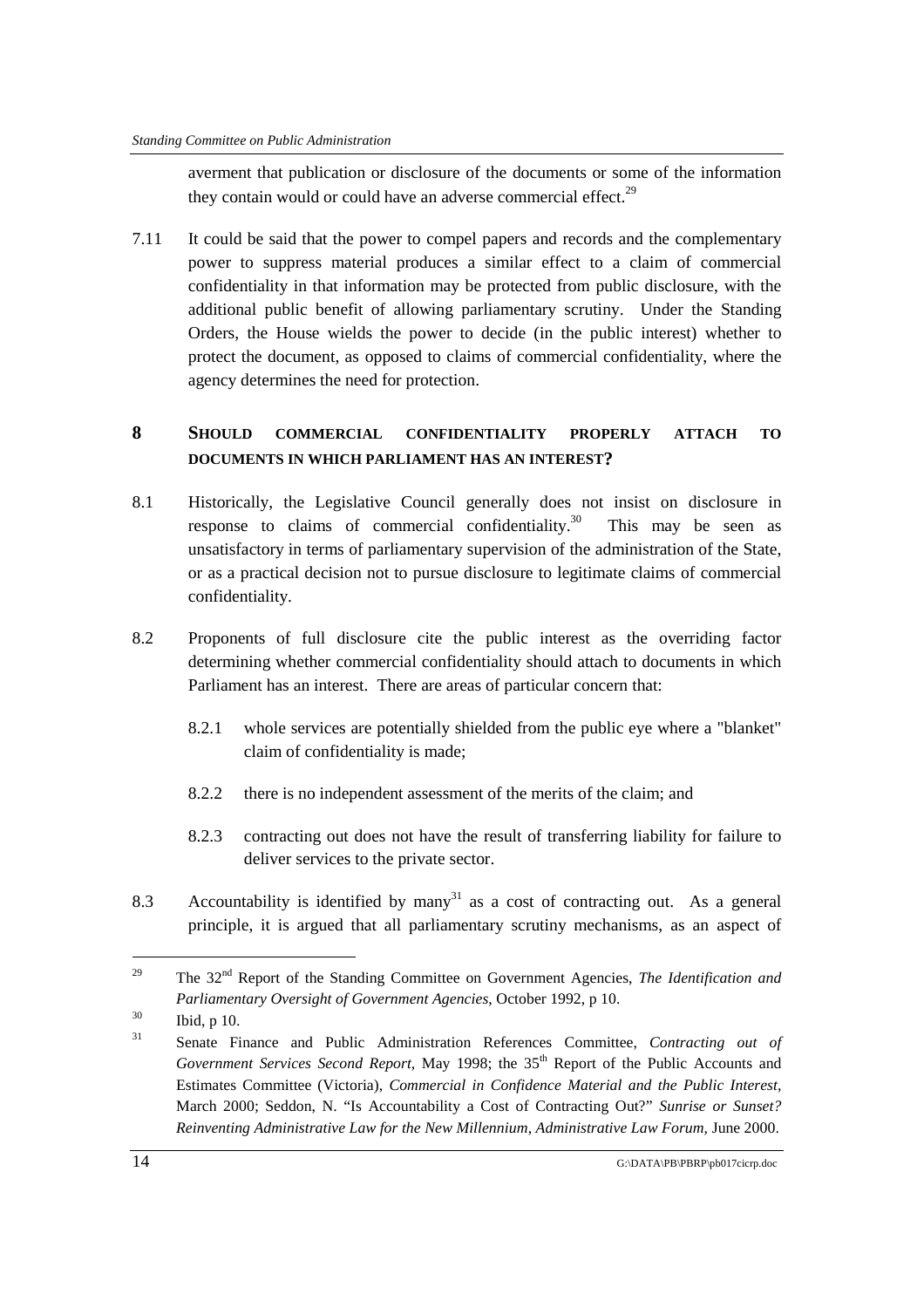accountability, should be applied where services are contracted out by public sector entities, because each House of Parliament has the role and power to supervise the administration of the State.<sup>32</sup> Scrutiny can only be meaningful if adequate information is available for consideration and evaluation.<sup>33</sup>

- 8.4 Claims of commercial confidentiality which cloak or "blanket" an entire contract are of particular concern: it is acknowledged by many sources that only a small part of a contract is likely to be of such commercial sensitivity as to warrant protection.<sup>34</sup>
- 8.5 The Senate<sup>35</sup> and Victorian<sup>36</sup> Committees proposed that the merits of each claim be tested on a case by case basis $37$  and that a test be either codified by the Parliament in the form of a statute or by amending the Standing Orders. A merits test of this type could be applied by the Legislative Council in determining whether to excuse a refusal (or claim of commercial confidentiality) to produce papers by order under s7 of the *Parliamentary Privileges Act 1891*. Alternatively, it could be applied by the House or its committees in determining whether to exercise the power to order the papers.
- 8.6 This proposal has significant disadvantages to a House with absolute discretion to determine claims as:
	- codifying a test in statute requires the assent of the Legislative Assembly, which is an unnecessary step because the Legislative Council has the power to regulate its own procedures by its own resolution;
	- statute invites judicial review of the internal proceedings of Parliament, contrary to long standing authority prohibiting such review<sup>38</sup>; and
	- the Standing Orders can be suspended by resolution of the House (SO 433 435).
- 8.7 The Senate Finance and Public Administration References Committee discussed the option of giving the Auditor General the role of applying the test.<sup>39</sup> Currently, the

<sup>32</sup> Seddon, N. "Is Accountability a Cost of Contracting Out?", *Sunrise or Sunset? Reinventing Administrative Law for the New Millennium*, *Administrative Law Forum*, June 2000.

<sup>33</sup> Corcoran & MacPherson, "Disclosure and the Public Interest: Confidentiality Claims in Outsourcing Agreements" (2000), 74 ALJ 259 at 262.

<sup>34</sup> Senate Finance and Public Administration References Committee, *Contracting Out of Government Services Second Report*, May 1998, p 9.

<sup>35</sup> Senate Finance and Public Administration References Committee.

<sup>36</sup> The Public Accounts and Estimates Committee (Victoria).

<sup>37</sup> Ibid.

<sup>38</sup> *Bradlaugh v Gossett* [1884] QB 271.

<sup>39</sup> Senate Finance and Public Administration References Committee, *Contracting Out of Government Services Second Report,* May 1998, p 69.

G:\DATA\PB\PBRP\pb017cicrp.doc 15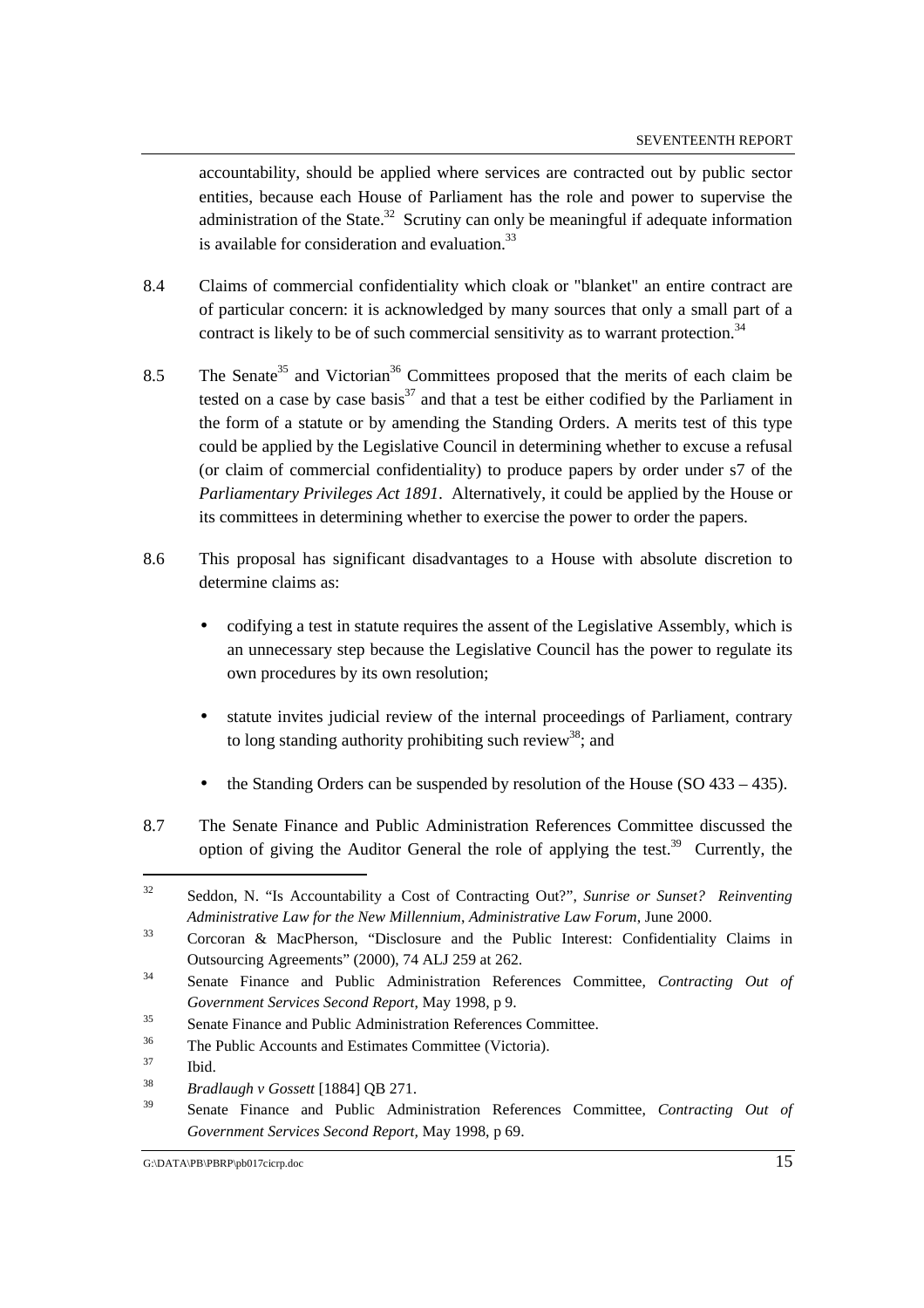Western Australian Auditor General does not have this jurisdiction, and it is inappropriate for the Auditor General to have a role in making what is essentially a political decision. If a test were to be part of the Standing Orders, it would be inappropriate for the President to arbitrate, given the Legislative Council's well established practice of referring matters of privilege to Select Committees of Privilege.

# **9 CLOSING COMMENT**

9.1 The Committee believes it would be useful if this report was taken into account by government agencies and Ministers so that further consideration is given to implications of claiming commercial confidentiality when responding to the Parliament. The Committee hopes this report will generate further discussion on an issue that is of increasing significance in a climate of increasing interaction between the public and private sectors.

**Hon Kim Chance MLC Chairman**

**Date: November 21 2000**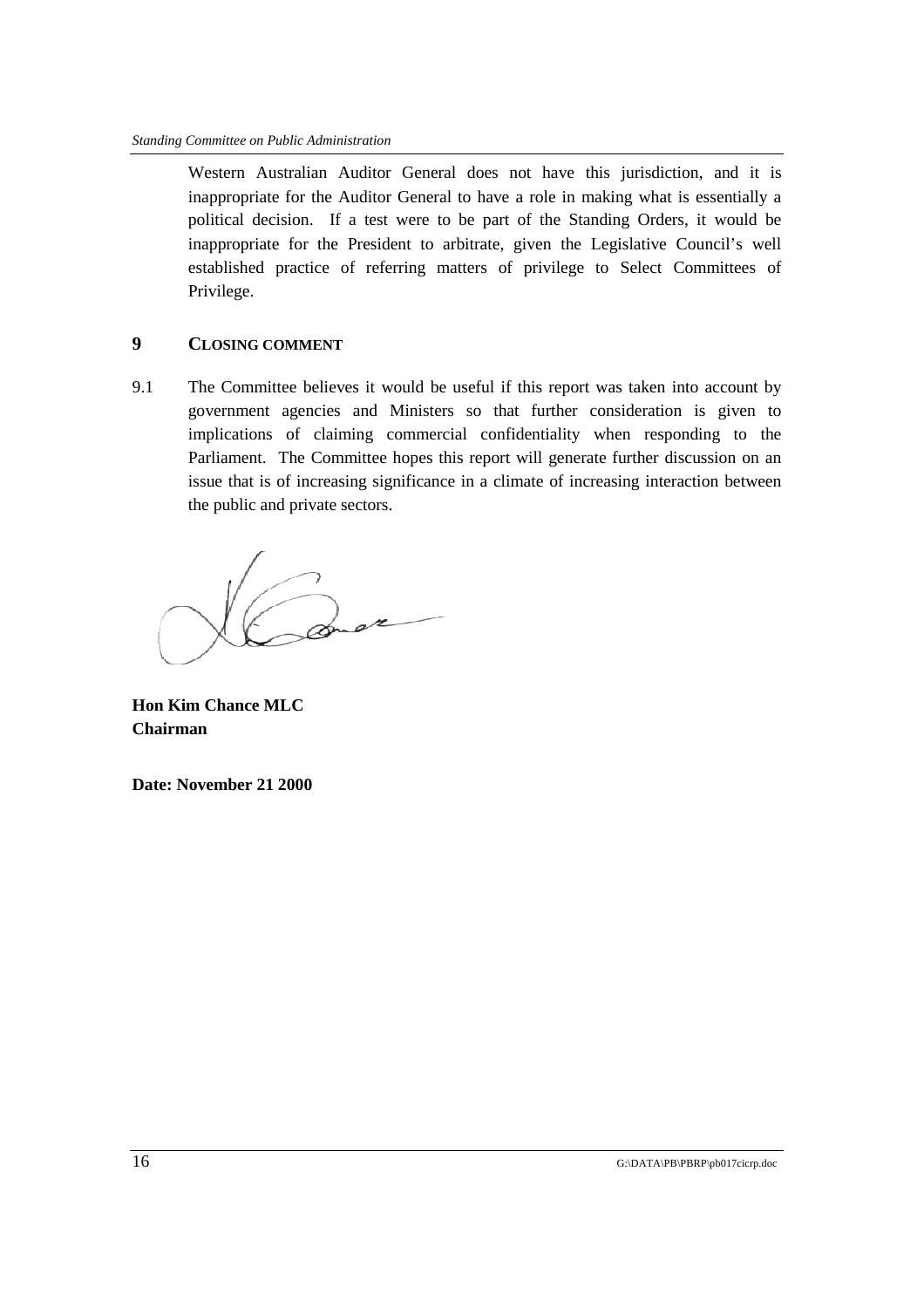# **APPENDIX 1**

# **TERMS OF REFERENCE FOR THE STANDING COMMITTEE ON PUBLIC ADMINISTRATION**

Schedule 1 of the Standing Orders establishes the Standing Committee on Public Administration.

The Terms of Reference for the Standing Committee are:

- "1. A Standing Committee on Public Administration is established.
- 2. The Committee consists of 6 members.
- 3. The functions of the Committee are:
	- (1) to inquire into and report to the House on the means of establishing agencies, the roles, functions, efficiency, effectiveness, and accountability of agencies and, generally, the conduct of public administration by or through agencies, including the relevance and effectiveness of applicable law and administrative practises;
	- (2) to consider and report on any bill referred to it by the House providing for the creation, alteration or abolition of an agency, including abolition or alteration by reason of privatization; and
	- (3) except as provided in Standing Order 339(c), the Committee shall not proceed to an inquiry whose sole or principal object would involve consideration of matters that fall within the purview, or are a function, of another Committee.
- 4. In this order:

"Agency" means-

(a) an agent or instrumentality of the State Government, established for the purpose of developing, implementing or administering any program or policy with a public purpose or any such program or

G:\DATA\PB\PBRP\pb017cicrp.doc 17